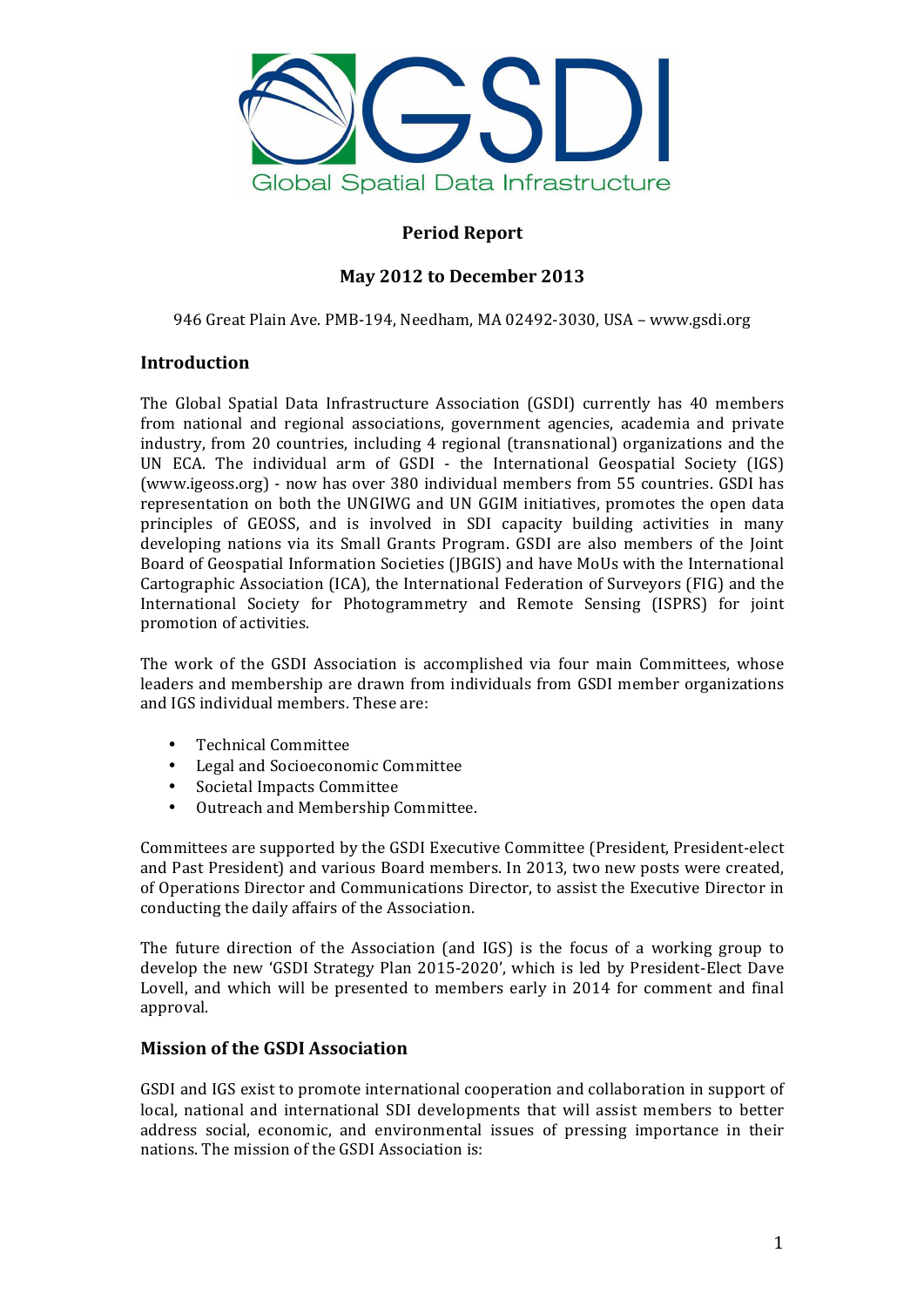- to serve as a voice for those in the global geo community involved in developing, implementing and advancing spatial data infrastructure concepts at local, national, regional and global levels.
- to foster spatial data infrastructures that support sustainable social, economic, and environmental systems integrated from local to global scales, and
- to promote the informed and responsible use of geographic information and spatial technologies for the benefit of society.

#### **Activities of the GSDI Association**

The primary activities of the GSDI Association are:

- to support implementation and expansion of harmonized local, national, and regional SDIs that are globally interoperable, through capacity building and knowledge gathering and sharing (via the GI Knowledge Network);
- to foster international communication and collaborative efforts for advancing SDI innovations and concepts via our global and regional monthly newsletters, website, workshops and conferences.
- to support interdisciplinary research and education that advances SDI concepts, theories and methods via publications and the world conference series, and
- to promote the ethical use of, and access to, geographic information held by government in support of open data initiatives globally.

#### **Outreach, Networking and Capacity Building Update**

#### *The Global Conferences*

Our main outreach and networking activities include the GSDI World Conferences, the monthly global and regional newsletters, and support to SDI initiatives in developing nations via the GSDI Small Grants Program.

The **GSDI World Conferences** are typically held in partnership with another national, regional or international GIS-/SDI-related conference, in different parts of the world, approximately every 18 months. The conference series started in 1996 in Bonn, Germany, and has a continuously successful track record ever since (see www.gsdi.org/gsdiConferences), bringing together thousands of government staff, academics, researchers, consultants, geomatics industry vendors and SDI implementation practitioners from across the world.

Attracting almost 700 participants from 56 countries, the **Global Geospatial 2012 Conference** brought together the **GSDI 13 World Conference**, 14th GEOIDE Annual Scientific Conference, 7th 3D GeoInfo Conference, and Canadian Geomatics Conferences 2012 under one roof. Held in Quebec City, Canada, 14-17 May, delegates were treated to a mix of plenary and technical sessions appealing to senior executives, technology professionals, researchers and students alike.

More than 200 papers were presented in seven parallel sessions on each of the four days of the conference, interspersed with five plenary sessions, a poster session on 15 May, and keynote presentations across the individual conferences. The conference this year also included nearly 50 exhibitors from across multiple geomatics industry sectors.

A limited-edition book of selected papers "Spatially Enabling Government, Industry and Citizens: Research and Development Perspectives" was provided free of charge to all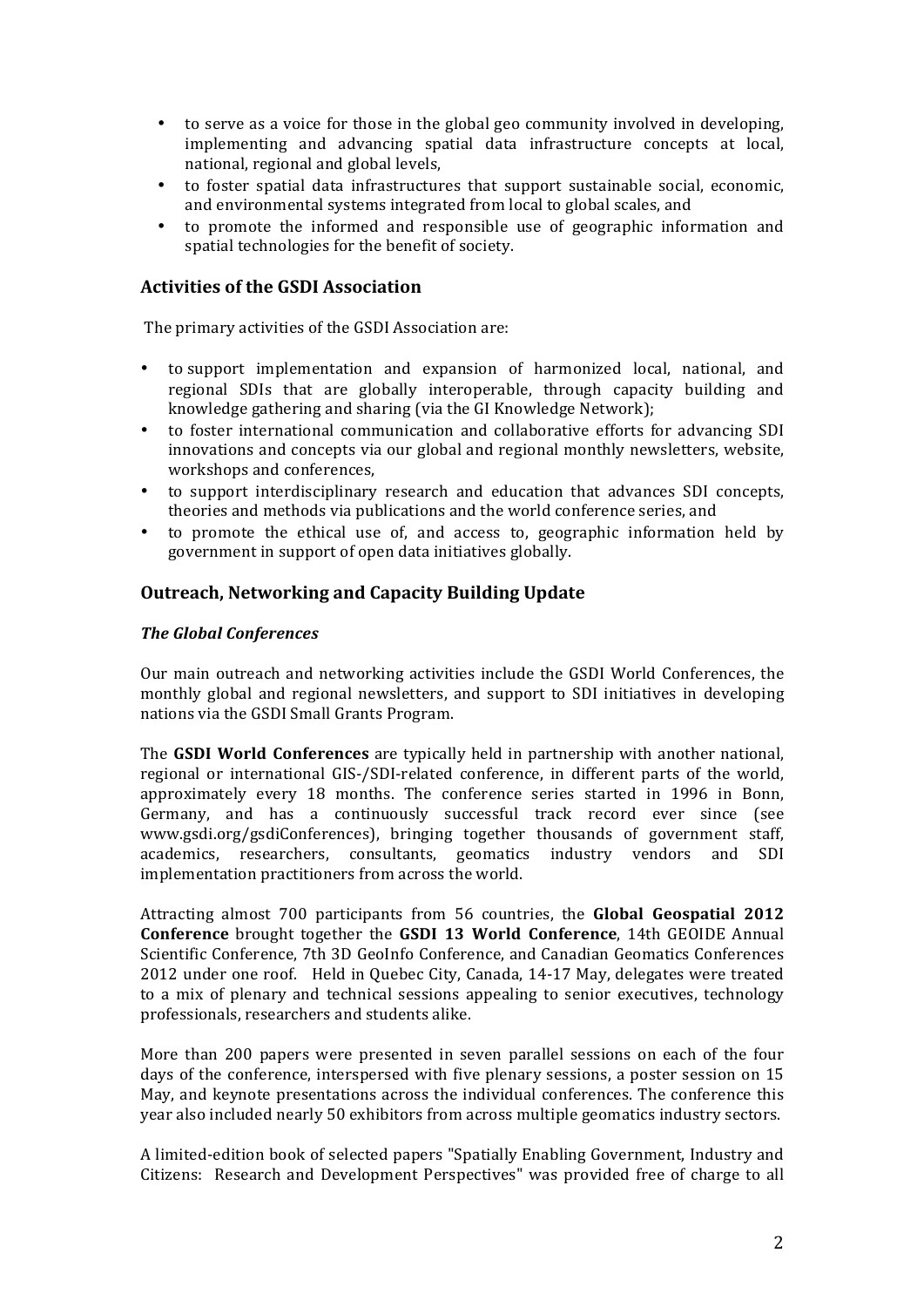conference registrants. Abstracts and Papers from the Conference may also be downloaded from the GSDI Association's website at http://www.gsdi.org/gsdiconf/gsdi13/prog\_details.html. 

Completing his term as GSDI Association President at this Conference. Abbas **Rajabifard** welcomed **David Coleman** and **Dave Lovell** into their respective new roles of President and President-elect.

The Global Geospatial 2013 Conference, incorporating GSDI 14 and AfricaGIS 2013, was held in Addis Ababa, Ethiopia, at the UN Economic Commission for Africa (UN ECA), a valued GSDI member. (See  $www.gsdi.org/gsdi14$ ). The conference comprised seven plenary sessions and more than 170 presentations were made in multiple parallel sessions at the UN Conference Centre. With leading keynote speakers, an excellent technical programme, a vibrant exhibit hall and over 500 participants from 60 countries, it has already been recognised as one of the largest geospatial conferences held in Sub-Saharan Africa over the past two decades. Papers are published in extended form in both peer-reviewed and non-peer-reviewed publications, accessible from the GIKnet Spatial Document Depot and/or directly from the conference web site (see http://www.gsdi.org/gsdiconf/gsdi14/prog\_details.html). In addition to the technical programme, the new GEO AfriGEOSS initiative was officially launched at the conference.

The GSDI Association Global Citizen Award was awarded to Professor Jacqueline McGlade, former Executive Director of the European Environment Agency (EEA) for the past 10 years and a long-time supporter of open data for environmental planning and monitoring. Since 2003, she has overseen a significant increase in the coverage and extent of data and information processed and analysed by the EEA/Eionet, and a doubling of the resources for the agency to support this work. The GSDI Global Citizen Award was previously awarded to Jack Dangermond (2010) and Gilberto Camara (2012).

### *Newsletters*

GSDI have published the **GSDI & IGS Global Newsletter** monthly since 2011. From May 2012 to end October 2013, 16 issues were published and distributed to the full GSDI Association mailing list (approximately 4500 addressees), comprising over 280 pages of news about the Association, the IGS and their members. Publication of the monthly global newsletter resumed in January 2014.

**Three SDI Regional Newsletters** are published monthly for **Africa** (since 2002), **Asia-Pacific** (since 2003), and Latin America & Caribbean (since 2004) regions. (See www.gsdi.org/newsletters). Between May 2012 and December 2013, 20 issues of the SDI Africa Newsletter were published, 38 issues of the Asia-Pacific Newsletter (issues are in English and Chinese), and 56 issues of the Latin America & Caribbean Newsletter (published in English, Spanish and Portuguese). Each issue of each regional newsletter is typically 20-25 pages in length.

### *E-mail Lists*

There are also active e-mail lists for all five global regions, including Europe and North America. Traffic on the lists during this reporting period included:

- Africa =  $281$  messages
- Asia-Pacific  $= 186$  message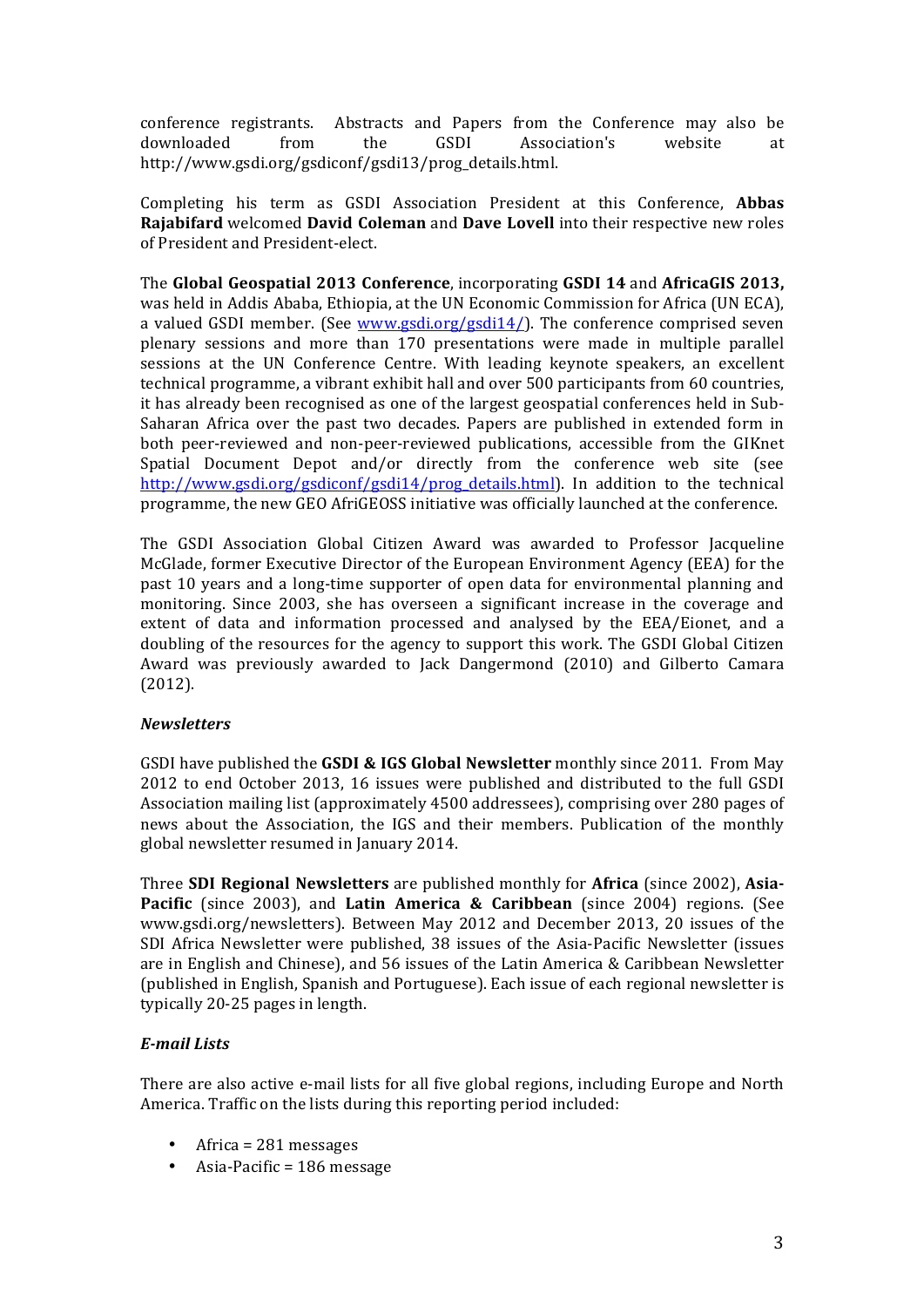- Latin America & Caribbean =  $121$  message
- Europe =  $135$  message
- North America = 101 messages

The message traffic spanned a wide range of topics and issues. The message archive can be seen by subscribing to the lists at http://www.gsdi.org/newslistarchive. The discussion lists are monitored by members of the relevant GSDI Committees.

## *Public Relations*

Each month, the magazine GIM International publishes a one-page column in their print edition from articles submitted by GSDI Association members. These articles are also repeated in the 'Article of the Month' section of the GSDI & IGS Global Newsletter. Visit the Global GSDI & IGS Newsletters on the Newsletter section of the Association website to see these articles at: http://www.gsdi.org/newsletters.

## *Capacity Building*

Since its launch in 2003, the **GSDI Small Grants Program** has supported more than 100 projects across the globe. Historically, the program has been sponsored through a partnership between the GSDI Association, the U.S. Federal Geographic Data Committee, and the GISCorps of URISA. Three types of awards are available: a cash award of up to US\$ 2500 per project; SDI/GIS consulting services up to the value of US\$ 2500; or a combination of cash award and SDI/GIS consulting services. The consulting services are offered through the GISCorps.

From the 2011-2012 Call for Proposals, 17 projects were supported beginning in 2012 and concluding in 2013. These were:

**China** - Multilingual (Four Languages) Place Name Data Base for Regional SDI **Colombia -** Linked Data and Spatial Data Infrastructures

**Ecuador** - Training in the Field of Metadata for the Implementation at National Level of Ecuadorian Metadata Profile (EMP)

**El Salvador, Honduras, and Nicaragua - Gulf of Fonseca Surveying and Nautical** Charting Stand Up and Planning Meeting

**Ethiopia** - Establishment of Geoportal (Metadata and Clearinghouse Node) with Open Source Solutions for Environment Resources Management

**FYRo Macedonia** - Increasing the Understanding of SDI within the Albanian Geo society by Promoting and Distributing SDI Cookbook 2009 in the Albanian Language

**FYRo Macedonia** - Non Governmental Organizations for Spatial Data Infrastructure -NGO4SDI

**Russia** - An Interregional Seminar "Creation of Infrastructure of Spatial Data for the Southern Urals (Russia)"

Rwanda - Use of GIS and SDI in Promoting Coffee Quality in Maraba Sector South Province of Rwanda 

**South Africa** - Developing a Framework for South African SDI Education and Training **Southern Africa -** Knowledge Management System and Geographic Information System Project

**Sudan** - Estimating Genocide: Using Satellite Data and Image Processing to Determine the Impact of Human Rights Violations

**Tajikistan** - Introducing Cadastral Maps into National SDI of Tajikistan: Designing and Implementing a Pilot Project

**Tanzania** - Modeling Fragmentation in Vulnerable Ecosystems Using Remote Sensing in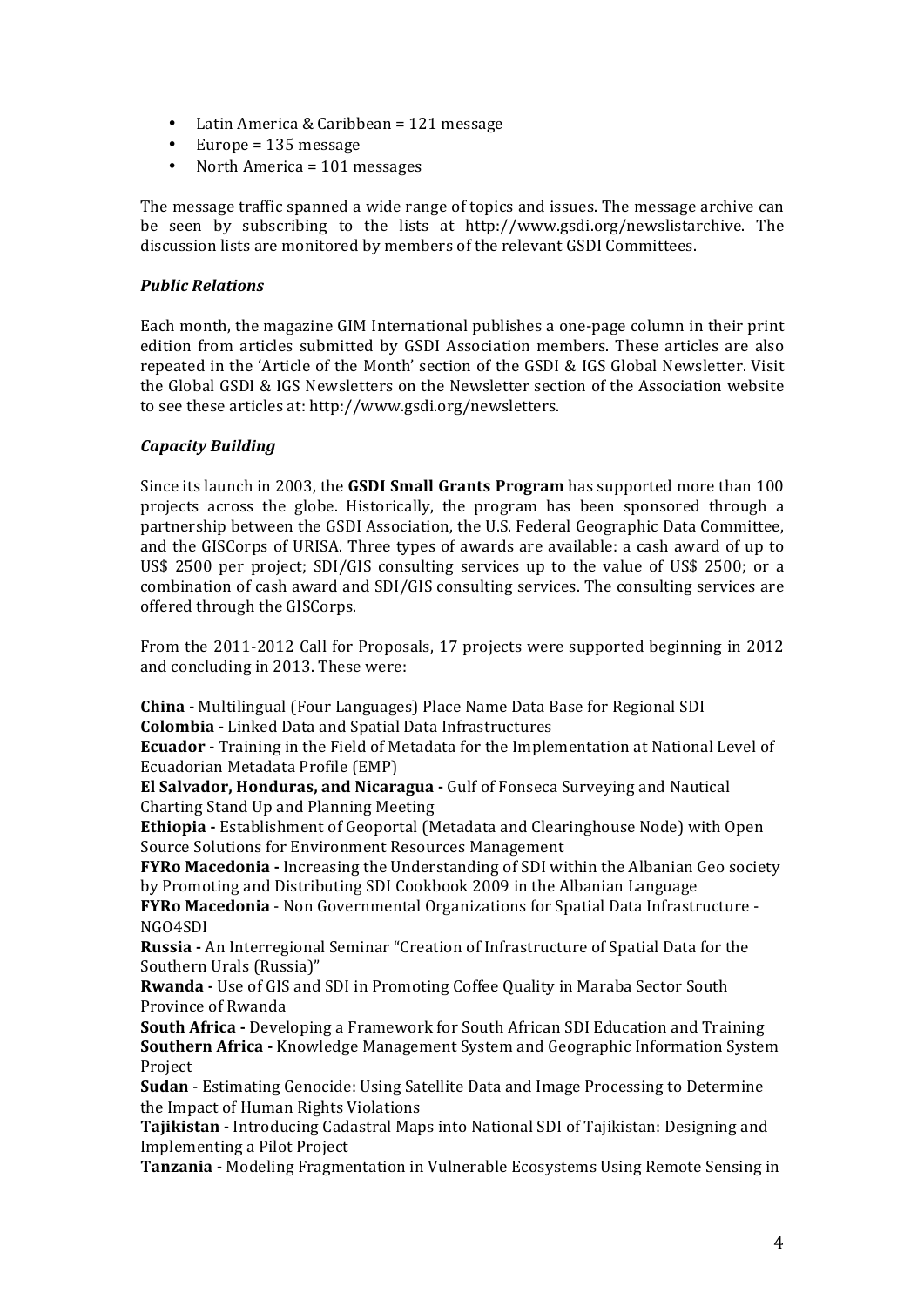#### Morogoro Region

**Uzbekistan** - Stakeholder Analysis of Institutions in Uzbekistan Involved State Cadastres in Order to Increase Awareness on Implementation of Spatial Data Infrastructure 

**Zimbabwe** - Strengthening the National Spatial Data Infrastructure Effort in Zimbabwe Through the Establishment of Requisite Institution and Technological Structures **Zimbabwe** - Zimbabwe Standards based Web Mapping and Data Access Services Online Platform/Portal 

The full range of projects supported by GSDI Small Grants can be seen at http://www.gsdi.org/sic1 along with the final reports submitted by the beneficiaries. The Association is actively seeking new funding to support the program for 2013 and beyond.

### *On-site GIS Training*

Through Societal Impacts Committee vice-Chair, **Jeremy Shen**, Chinese Taipei, the Association were able to provide a free training opportunity for three candidates from Latin America to attend the ICLPST (International Center for Land Policy Studies and Training) training Seminar on Geographical Information Systems and Land Management in Taipei, from 12 - 25 September, 2012. Following an open competition, the applicants selected for training were:

- Ms Patricia Llanos, Bolivia (IGS member)
- Ms Leticia Hissa, Brazil (IGS member),
- Mr Norval Young, British Virgin Islands (IGS member)

Jeremy offered the same opportunity in 2013, sponsoring another three members of IGS or GSDI to attend the 2013 ICLPST (International Center for Land Policy Studies and Training) training seminar on Geographical Information Systems and Land Management in Taipei from 20 March to 2 April. Following another open competition, the following persons attended the training:

- Ms Karishma Busgeeth (South Africa)
- Ms Jannett Ibañez (Bolivia)
- Mr Juan Ardila Lopez (Colombia)

Announcement of the third training opportunity, to attend the 2014 ICLPST training seminar, was made in November 2013 at the Global Geospatial Conference, and after reviewing the 29 applications submitted, the following GSDI or IGS member were selected by the Societal Impacts Committee members:

- Mr. Ivar M. Ledezma Casablanca of Bolivia,
- Ms. Rosario Casanova of Uruguay, and
- Mr. Mathenge Mwehe of Kenya.
- Ms. Ana Alvarez of Uruguay is the alternate to avail of this training opportunity if any of above winners cannot attend the training program with any reason.

Finally, members of the IGS or staff of GSDI Association members continue to be actively involved in lecturing, conducting workshops or seminars for their organisations or for other members' organisations on a range of topics relevant to SDI implementation. The Association, in developing the new Strategic Plan 2015-2020 is considering ways in which to develop our capacity building skills and expertise into deliverable course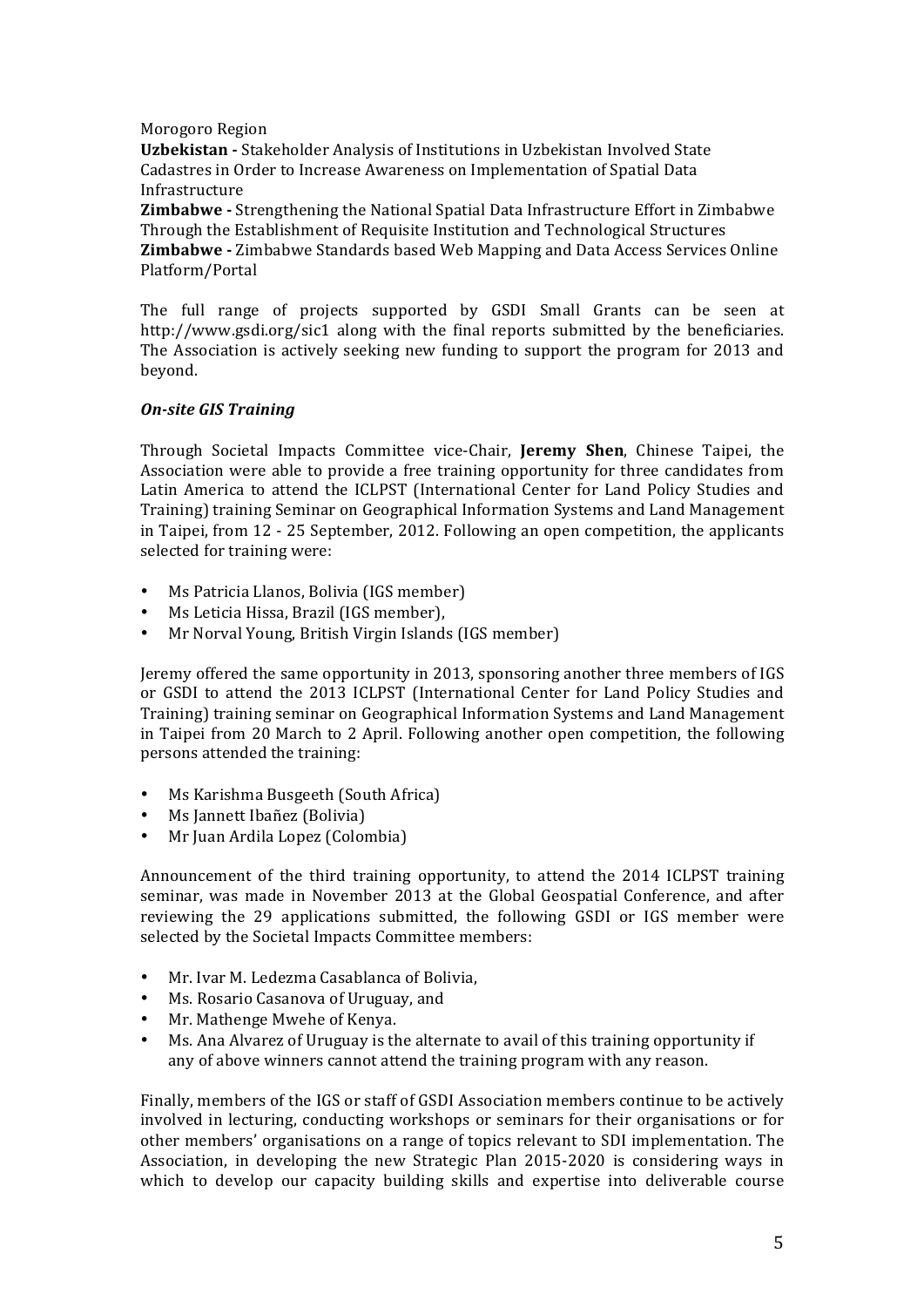material that could lead to an Continuous Professional Development (CPD) certification issues by the Association or in cooperation with another recognized certificate awarding body.

### *SDI Implementation Support*

Additional capacity building is provided via access to reports, studies and professional papers submitted to the spatial documents depot of the Geographic Information Knowledge Network (GIKnetwork - www.giknet.org), face-to-face geomatics training opportunities, webinars (http://www.gsdi.org/webinars) and videos (http://www.gsdi.org/sic3) offered by GSDI members.

Individuals and organisations, including government agencies, can submit their profiles to the GIKnet Community Register, which also holds the profiles of all IGS members. Documents can be submitted to the Spatial Documents Depot, which currently holds more than 60 documents relating specifically to SDI implementation issues. Valuable papers are also available in the online Proceedings of all 13 GSDI World Conferences held since the first conference, in 1996 (Bonn, Germany), available at: http://www.gsdi.org/gsdiConferences.

Practical experiences for state / provincial / regional (sub-national), national and transnational SDI implementations are also recorded in GIKnet, although this is still very much a 'work in progress', with new data collection methods being investigated.

Another key source of SDI implementation information is the **GSDI SDI Cookbook**, which is maintained as an online wiki, which is maintained under guidance of the GSDI Technical Committee, at http://www.gsdidocs.org/GSDIWiki/index.php/Main\_Page.

# **The International Geospatial Society**

The *International Geospatial Society* (IGS) is the individual membership arm of the GSDI Association whose members have geospatial, SDI, GIS or related professional or specialist interests. The Society enhances communications globally among individuals that are actively involved in promoting, developing, or advancing spatial data infrastructure and related concepts. The IGS web site is at http://www.igeoss.org.

At the IGS elections for officers in spring 2013, *Sives Govender* (Executive Director, EIS-Africa) was elected President and *Dev Raj Paudyal* (Lecturer, University of Southern Queensland, Australia) was elected President-elect. In their membership and outreach activities, they are supported by GSDI Communications Director, Roger Longhorn, who is also vice-Chair, Communications, GSDI Outreach & Membership Committee.

On 20 June, they launched an **IGS member survey** seeking input from all IGS Members on a range of topics and issues, which will be used to help focus the new IGS strategy and proposed activities in the future work plan. The draft Strategy document was circulated to members and presented at the IGS meeting held at the **GSDI 14/AfricaGIS** 2013 joint conference in Addis Ababa, Ethiopia, on 3 November, to which all IGS Members were invited.

The team are also actively participating in the project to redesign the current GSDI and IGS web sites to better serve the membership(s) and promote the Association and Society.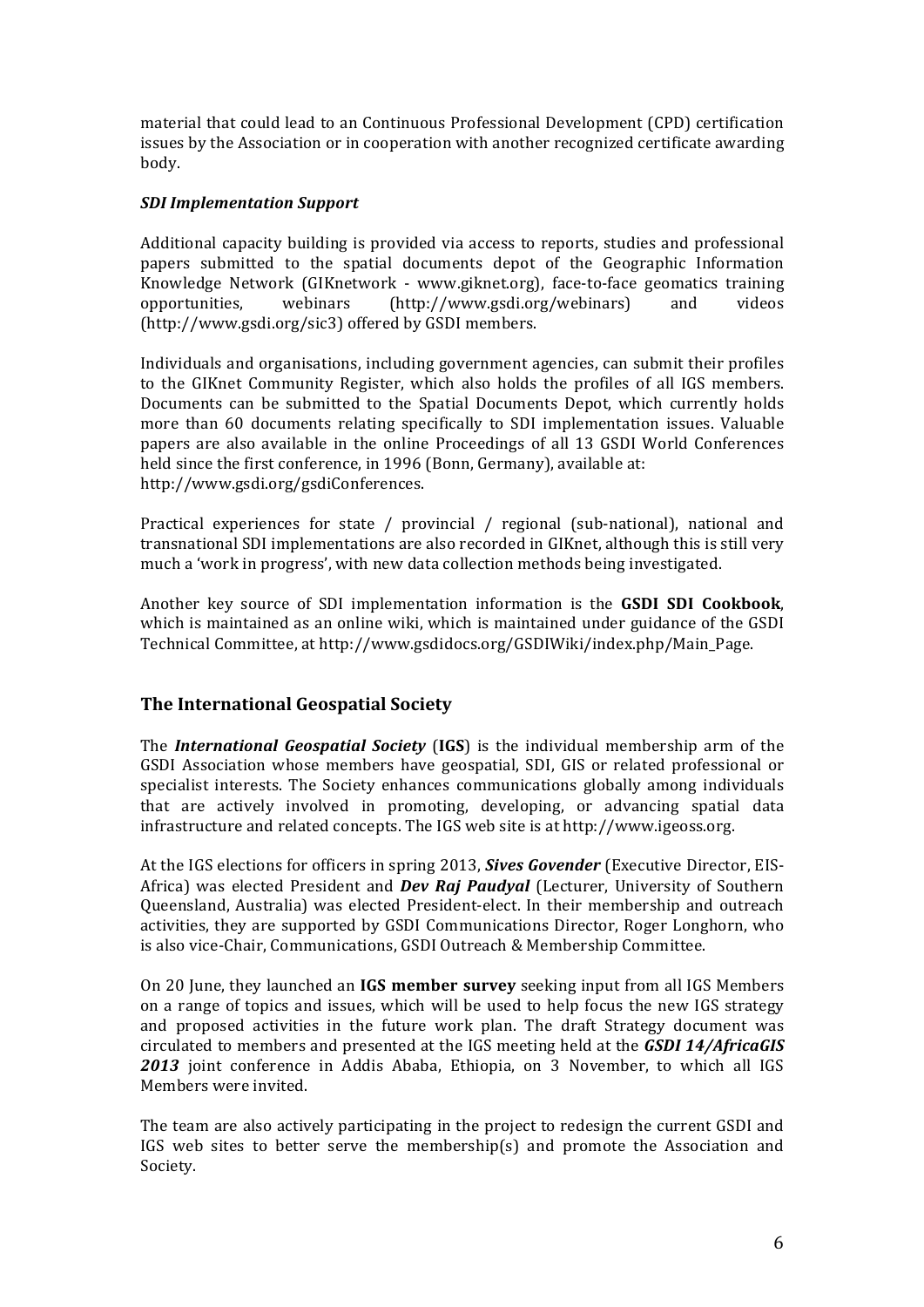#### *IGS Member Statistics*

At the end of June 2013, IGS had 280 members from 55 countries. By the end of December 2013, the membership had risen to 380 members. Our goal is to achieve a membership of 500 by the end of 2014. Learn more about IGS at www.igeoss.org and follow IGS and GSDI news at www.gsdi.org.

## **Support to Related Initiatives**

Through its many different educational activities, the GSDI Association and IGS provide support to initiatives such as GEO/GEOSS, Eye on Earth and ISCGM by:

- (a) helping to prepare young professionals to participate in national and global geospatial initiatives that are underpinned by SDI developments,
- (b) providing a communications and collaboration platform for government and industry professionals working directly in SDI implementation, and
- (c) offering global networking and learning opportunities between students, young professionals and SDI experts in tackling geospatial harmonization and interoperability issues that are at the core of SDI implementation globally.

*Report submitted by Roger Longhorn GSDI Communications Director Contact: ral@alum.mit.edu 31 December 2013*